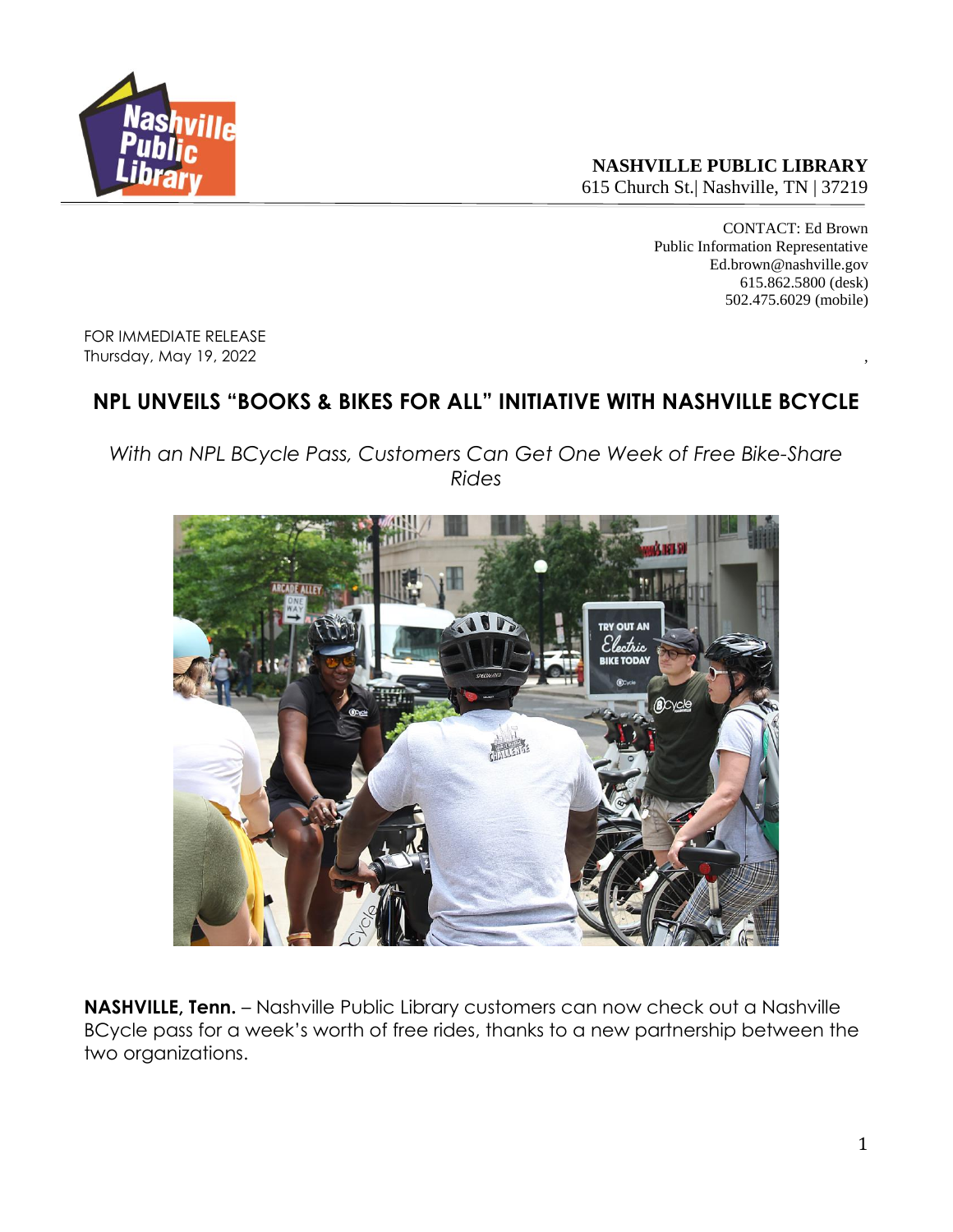When they check out a BCycle fob — a guitar-pick shaped token — Davidson County residents can use BCycle's fleet of electric bikes for free, unlimited two-hour rides for up to one week.

"It's no secret that Nashville is a fantastic city to explore, and what better way to do it than on a BCycle?" said Kent Oliver, director of NPL. "This is a free service that adds even more value to your NPL library card. It's also another example of how NPL is constantly getting creative with what we offer. I'd like to thank our partners at Nashville BCycle for their support."

The Library and Nashville BCycle hosted a launch party for "Books and Bikes For All" on Wednesday, May 18 at the Main Library. More than a dozen people attended the event.

"People turn to libraries to learn more — to be better connected. And we're working to better connect people as well — with bikes. I think of bikes as a resource and I believe this partnership with NPL is a step toward making it easier and more accessible for more folks to choose a bike for transportation, recreation, health, and so much more," said Elese Daniel, general manager for Nashville BCycle.

The new service comes as Nashvillians see prices for ridesharing increase double, and in some cases triple, across the city.

## **How it Works**

Customers can reserve the BCycle fobs [through NPL's online catalog](https://catalog.library.nashville.org/). The fobs are housed at NPL's Main (615 Church St.), East (206 Gallatin Ave.), and Richland Park (4711 Charlotte Ave.) branches, but can be picked up from [any of NPL's 21 locations](https://library.nashville.org/locations). The fobs can then be used to check out a BCycle at [any of Nashville BCycle's](https://nashville.bcycle.com/nav/map) stations. Once finished, the fobs can be returned at any NPL location.

To qualify, users must have an NPL library card in good standing, be at least 18 years old, and agree to sign a waiver absolving NPL of any damages or injuries while using their BCycle pass.

For more information on the NPL BCycle Pass, [visit the Library's website](https://library.nashville.org/services/bcycle-passes).

## **About Nashville Public Library**

With more than 2 million books, movies and music items to choose from — plus great programming and resources to improve early and adult literacy, STEAM, ESL and other key skills — NPL is Nashville's gateway to some of the best resources our city has to offer. Every year, across our 21-location system, thousands of visitors discover how our library lives up to our philosophy: at NPL, books are only half the story.

## **About Nashville BCycle**